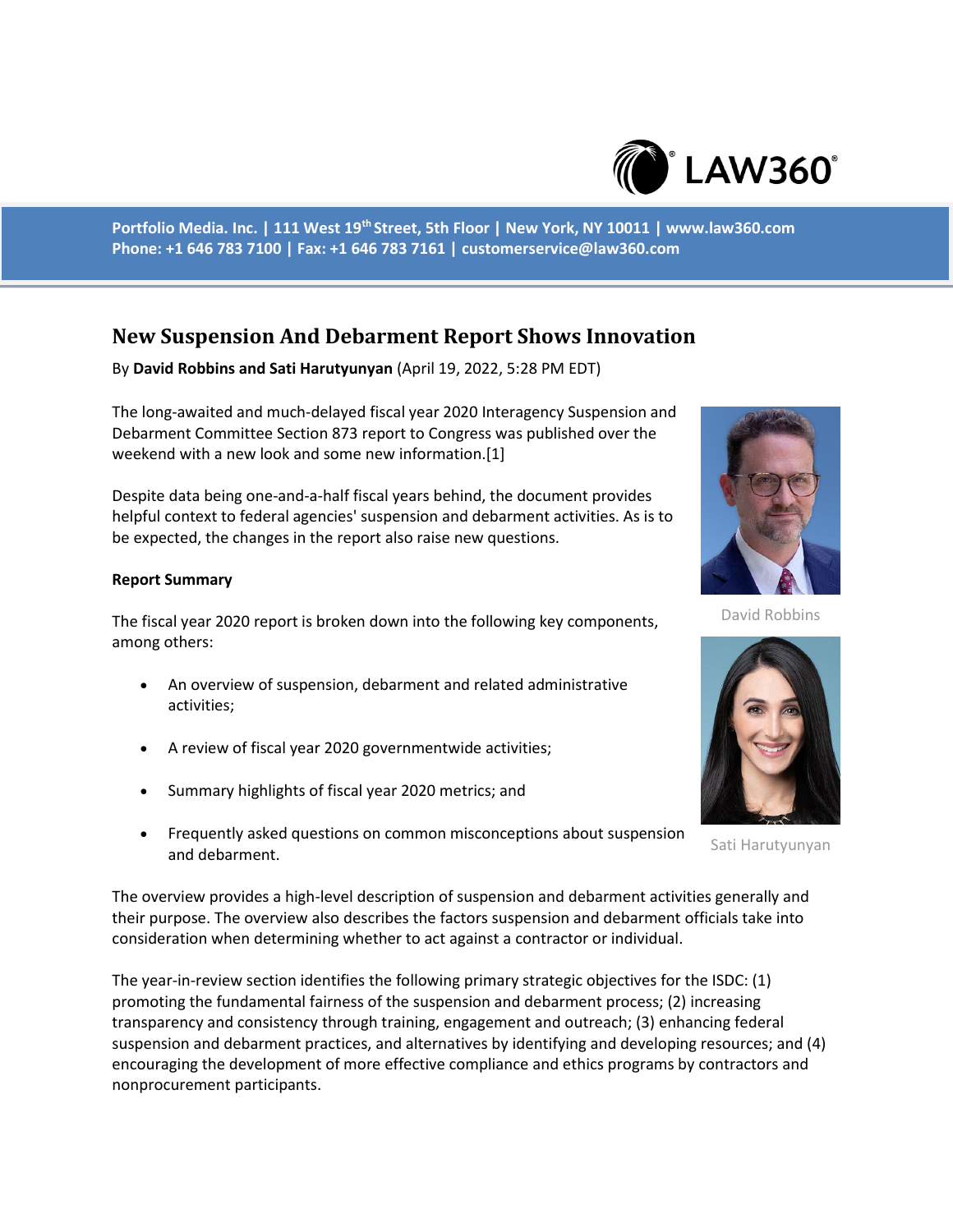The report highlights the ISDC's newly created subcommittee that will assist Federal Acquisition Regulation Council drafters with aligning coverage in the FAR with the Nonprocurement Common Rule as one initiative intended to further these objectives.

None of these strategic objectives are new, nor is the effort to align the FAR with the NCR. They are all long-time efforts of the ISDC[2] covered in prior reports.

The fiscal year 2020 metrics section summarizes agency suspension and debarment activities by the numbers. According to this section, agencies reported issuing 415 suspensions, 1,317 proposed debarments, and 1,256 debarment in fiscal year 2020.

In fiscal year 2020, 58 administrative agreements were entered into, 103 prenotice letters were issued and 21 voluntary exclusions were reported. The metrics section also breaks down activities by agency, showing that the U.S. Department of Homeland Security reported the most debarment activity — 231 proposed debarments and 215 total debarments. The U.S. Department of Transportation reported the highest number of administrative agreements — eight agreements.

The traditionally active government contracting agencies, such as the U.S. Department of Defense components, the U.S. Environmental Protection Agency and the General Services Administration, were active yet again.

The U.S. Small Business Administration, the U.S. Department of State and the U.S. Agency for International Development also were highly active. DHS, the U.S. Department of Housing and Urban Development, the U.S. Department of Agriculture and National Nuclear Security Administration had notable suspension and debarment activity, despite a comparatively low procurement spend.

Also of interest, the report indicates that "the number of declined referrals [for suspension/debarment action] almost tripled" during fiscal year 2020. This is an important statistic, and it should not necessarily be understood that there are comparatively more poor-quality referrals. Rather, fiscal year 2020 was pandemic-stricken, with remote work and administrative challenges. It is only natural that suspension and debarment officials and their staffs would be more discerning in which cases to take.

These declinations are signs of suspension and debarment officials exercising their discretion to craft what, in their minds, are appropriate remedies. This discretion is what separates the process from a mere collateral consequence of a U.S. Department of Justice or inspector general inquiry and is a vitally important measure of the health of the system.

## **FAQ Section of the Section 873 Report**

The report also contains a novel, and helpful, list of frequently asked questions about suspension and debarment in an effort to address what the report terms "common misconceptions" about the ISDC and suspension/debarment activities. This is a helpful innovation by the ISDC for which it and the Office of Management and Budget staff who approved the report deserve credit, even if the FAQs do raise some additional questions.

For example, the FAQs clarify that suspension and debarment officials do not independently initiate suspension and debarment actions. Instead, they "generally rely on referrals from award officials, law enforcement officials, and others to establish administrative records and determine whether administrative actions should be recommended."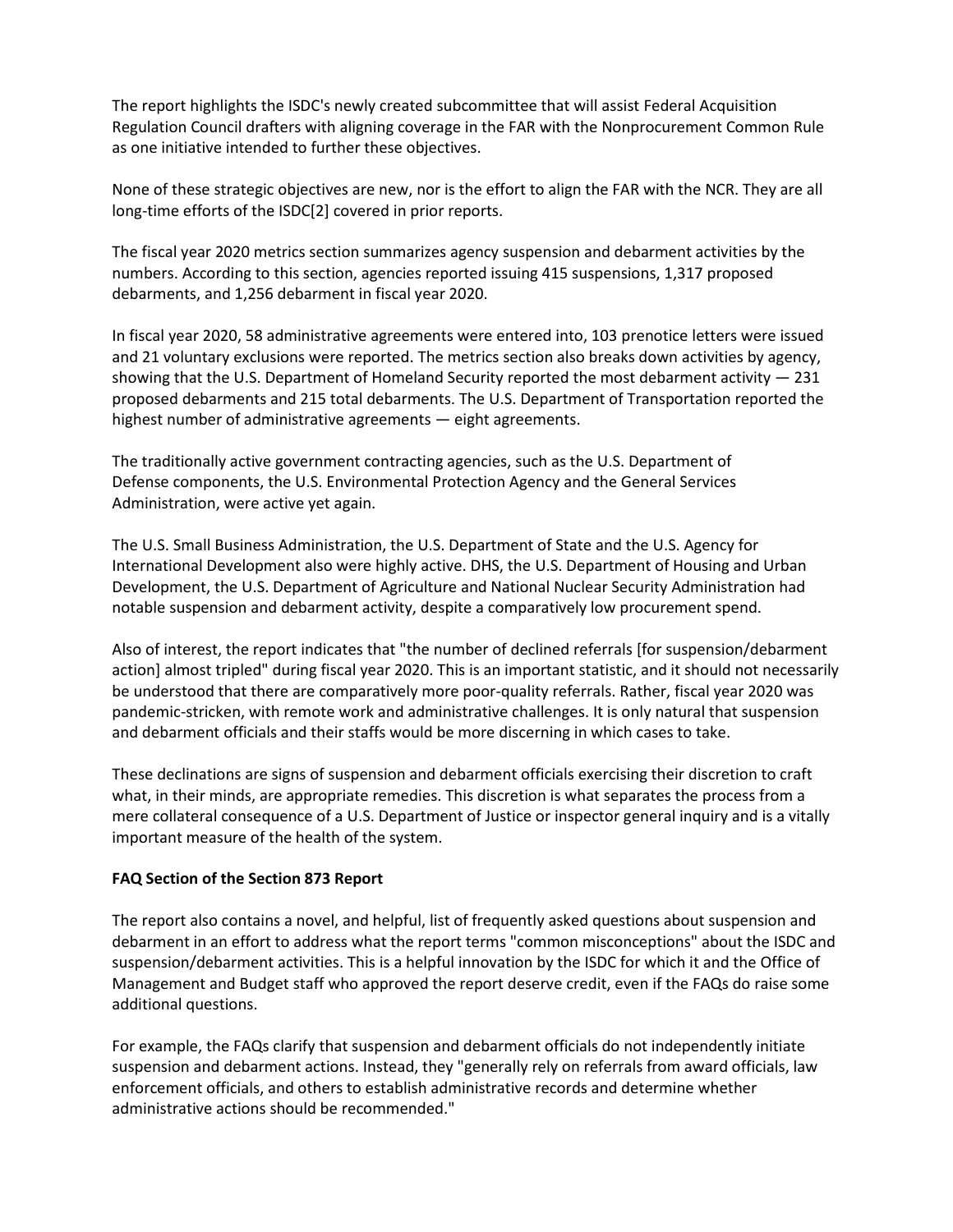We note, however, that enterprising suspension and debarment officials' offices can initiate suspension and debarment actions — or at the very least prenotice letters such as show-cause letters — from, for example, media inquiries, disclosures from contractors, and other sources that come directly to the suspension and debarment officials and bypass investigators.

Further, the FAQ section indicates that suspension and debarment officials do not "have access into ongoing law enforcement investigations." This point merits some clarification, especially for DOD component offices.

Department of Defense Instruction 7050.05, "Coordination of Remedies for Fraud and Corruption Related to Procurement Activities,"[3] instructs that each DOD component will "monitor, from its inception, all significant investigations of fraud or corruption related to procurement activities affecting its organization."

The individuals who "monitor ... all significant investigations" sit in the DOD components' suspension and debarment officials' offices. So suspension and debarment officials do "have access into ongoing law enforcement investigations." That information should be firewalled from the suspension and debarment official, however, until the suspension and debarment official staff determines that an action is ripe.

And finally, the FAQ makes clear that the ISDC cannot "promulgate regulations and rules" for suspension and debarment. Instead, the ISDC provides "recommendations and technical guidance" to the rulemakers.

The statutory language empowering the ISDC is a bit more precise, saying the committee shall ... (4) recommend to the Office of Management and Budget changes to Government suspension and debarment system and its rules, if such recommendations are approved by a majority of the Interagency Committee; [and] (5) authorize the Office of Management and budget to issue guidelines that implement those recommendations.[4]

## **Conclusion**

The fiscal year 2020 report, delayed though it may be, showed helpful innovation in terms of the information presented and the way the ISDC explained its processes for the first time in more than a decade.

The ISDC has more power, granted by statute, than the committee appears to exercise. If the report is any indication, the ISDC is interested in doing things differently. Perhaps ISDC leaders can embrace their authority to bring more robust changes to suspension and debarment practice in the future.

*David B. Robbins is a partner and Sati Harutyunyan is an associate at Jenner & Block LLP.*

*The opinions expressed are those of the author(s) and do not necessarily reflect the views of the firm, its clients, or Portfolio Media Inc., or any of its or their respective affiliates. This article is for general information purposes and is not intended to be and should not be taken as legal advice.*

[1] https://www.acquisition.gov/sites/default/files/page\_file\_uploads/ISDC\_FY\_2020\_Section\_873\_Rep